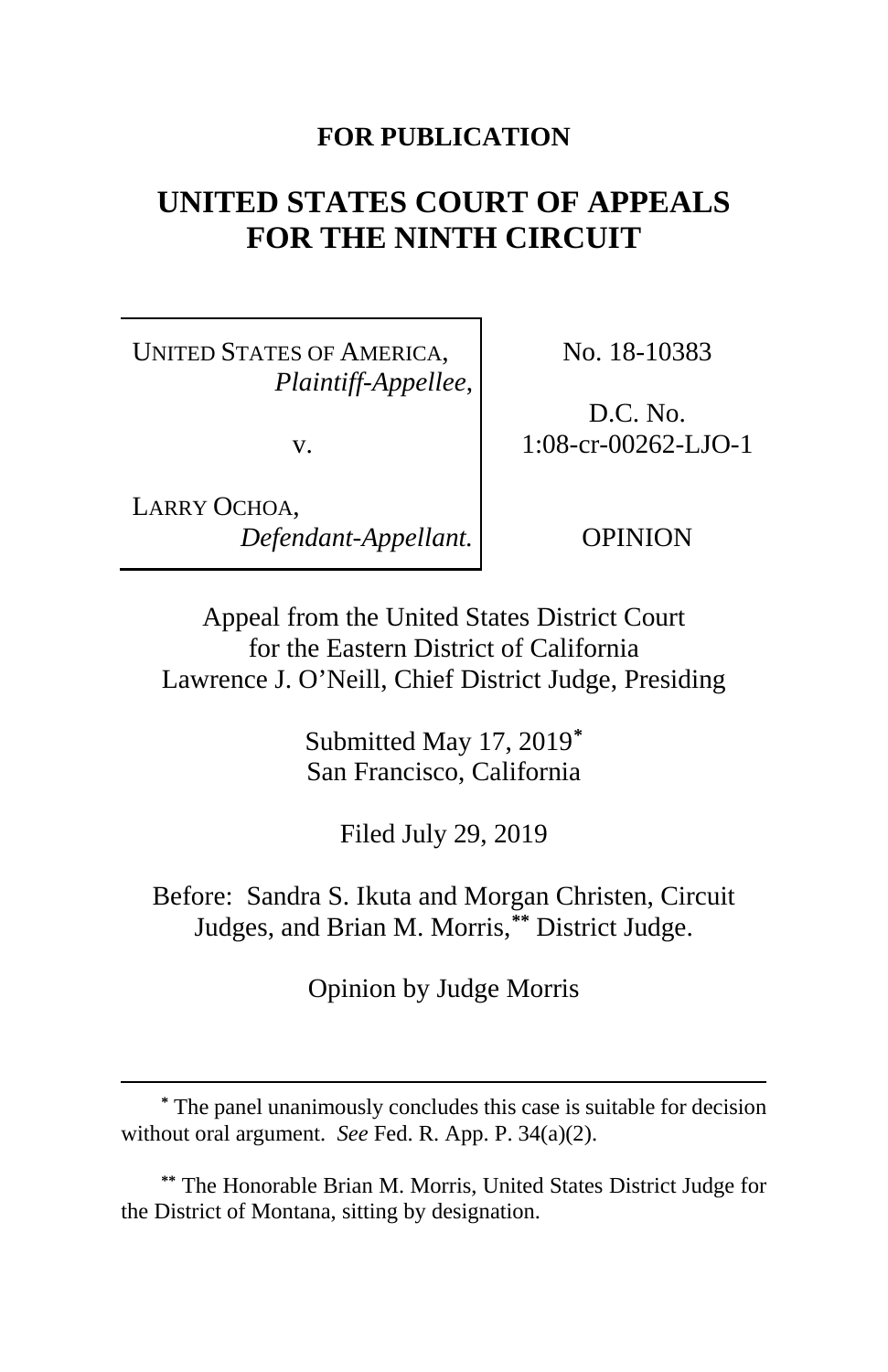#### **SUMMARY[\\*\\*\\*](#page-1-0)**

#### **Criminal Law**

The panel reversed in part and affirmed in part the district court's judgment in a case in which the district court revoked the defendant's supervised release on the ground that he violated a special condition that, among other things, prohibited him from frequenting a place whose primary purpose is to provide access to material depicting and/or describing sexually explicit conduct.

Referencing the dictionary definitions of "frequent," the panel reversed the district court's finding that the defendant violated the condition by visiting an adult-themed business only once.

The panel rejected the defendant's contentions that the special condition is unconstitutionally vague, is overbroad, and deprived him of more liberty than reasonably necessary. The panel wrote that the condition is not meaningfully distinguishable from a condition this court approved in *United States v. Gnirke*, 775 F.3d 1155 (9th Cir. 2015), and properly abridges the defendant's right to free speech in order to effectively address his sexual deviance problem.

The panel remanded for further proceedings.

 $\overline{a}$ 

<span id="page-1-0"></span>**<sup>\*\*\*</sup>** This summary constitutes no part of the opinion of the court. It has been prepared by court staff for the convenience of the reader.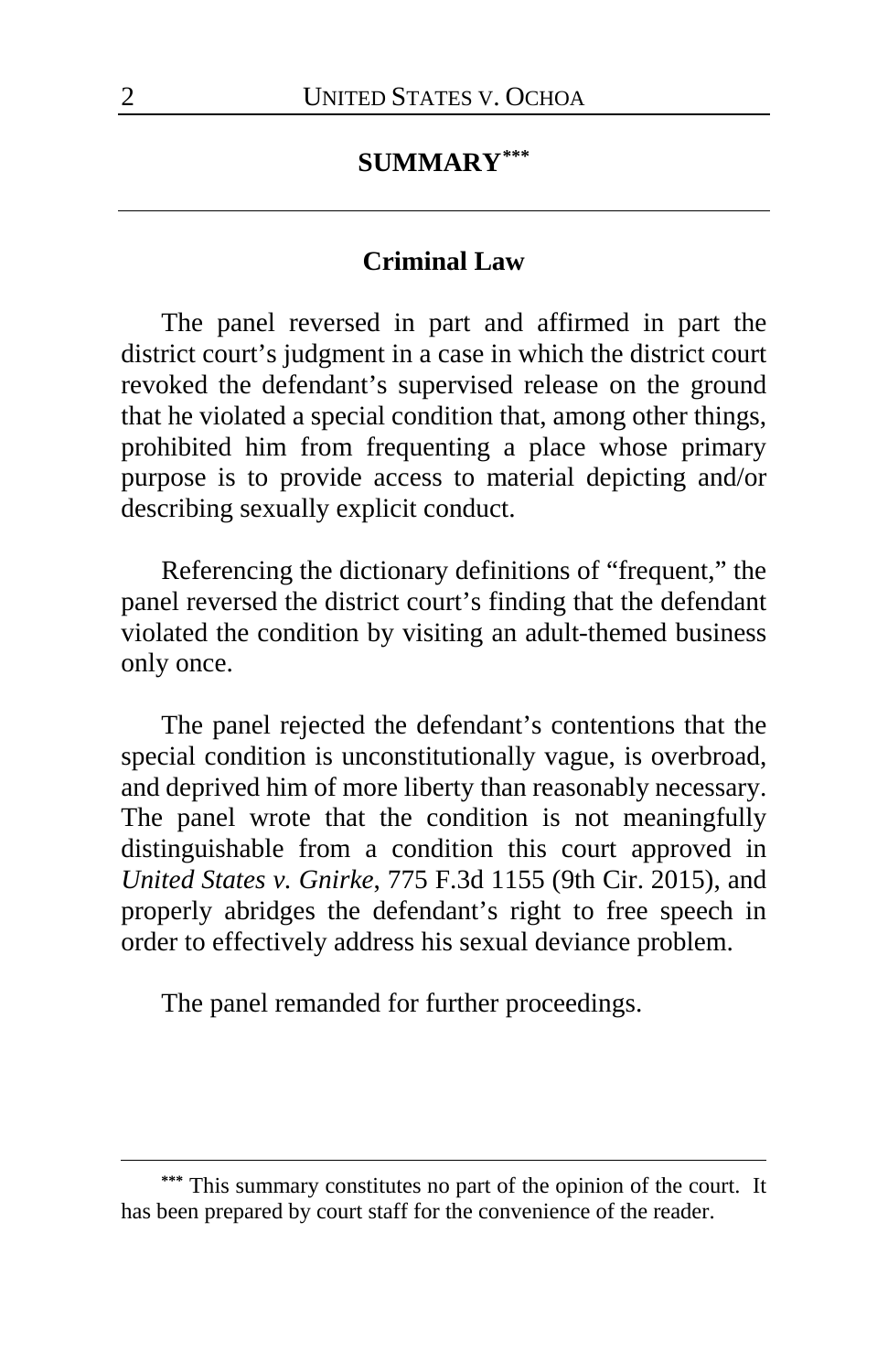#### **COUNSEL**

Gary P. Burcham, Burcham & Zugman, San Diego, California, for Defendant-Appellant.

Vincente A. Tennerelli, Assistant United States Attorney; Camil A. Skipper, Appellate Chief; McGregor Scott, United States Attorney; United States Attorney's Office, Fresno, California; for Plaintiff-Appellee.

#### **OPINION**

MORRIS, District Judge:

Defendant-Appellant, Larry Ochoa, appeals the district court's finding that Ochoa "frequented" a prohibited place in violation of his supervised release special condition number nine. Ochoa also challenges the constitutionality of special condition nine on over-breadth and vagueness grounds. We possess jurisdiction pursuant to 28 U.S.C. § 1291 and 18 U.S.C. § 3742(a).

#### **I. Facts and Procedural History**

Ochoa pled guilty to one count of possessing child pornography in violation of 18 U.S.C. § 2252(a)(4)(B). The district court sentenced Ochoa to seventy-eight months in prison and 120 months of supervised release. The district court revoked Ochoa's supervised release and sentenced him to time served and 119 months of supervised release. The district court imposed fourteen special conditions.

Special condition nine restricts Ochoa's access to "any material depicting and/or describing sexually explicit conduct involving adults, defined as sexually stimulating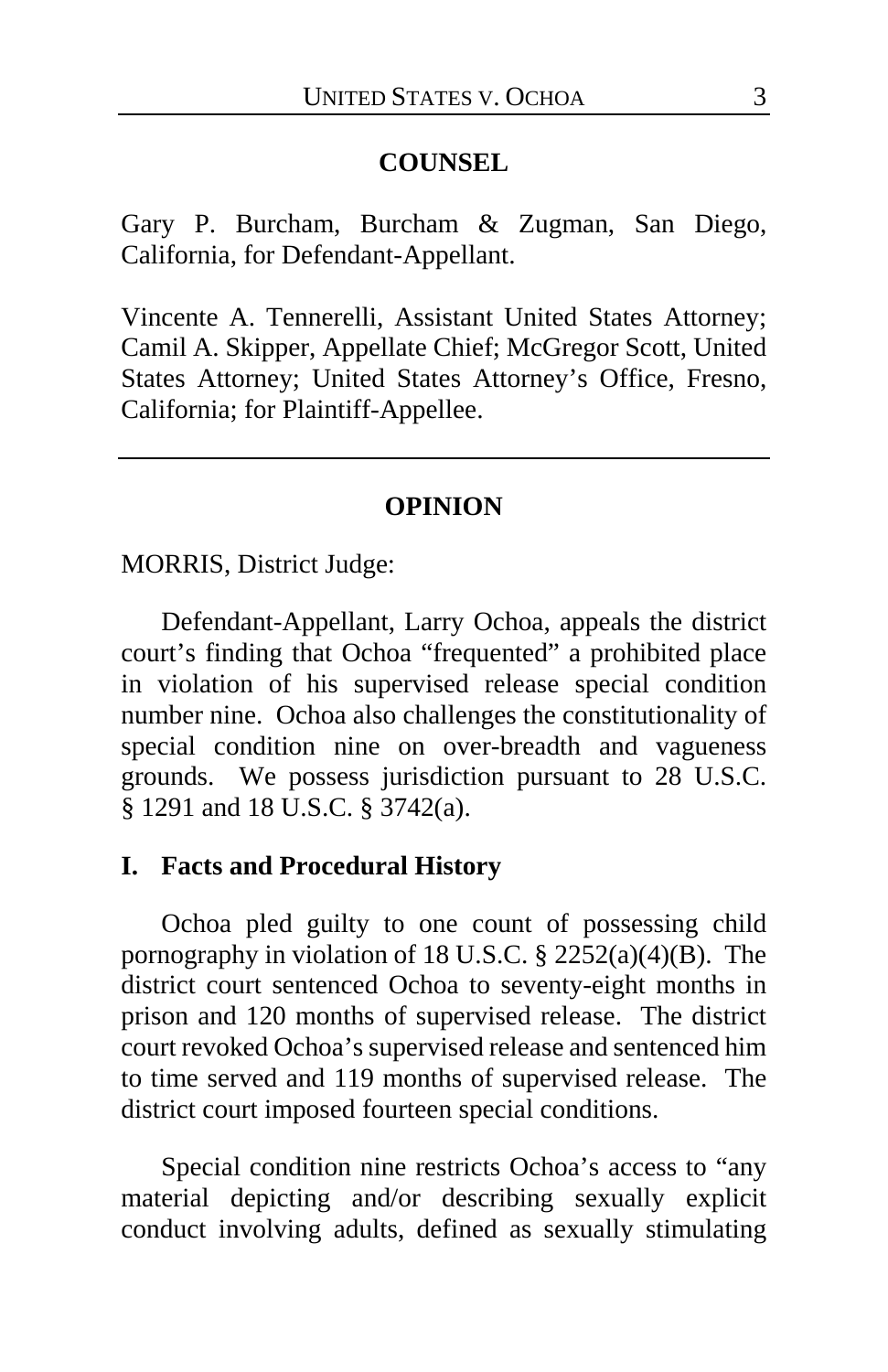depictions of adult sexual conduct that are deemed inappropriate by the defendant's probation officer." Special condition nine clarifies that "sexually stimulating depictions" include "computer images, pictures, photographs, books, writings, drawings, videos, or video games depicting such conduct." Special condition nine provides further that Ochoa "shall not frequent any place whose primary purpose is to sell, rent, show, display, or give other forms of access to, material depicting and/or describing sexually explicit conduct."

The district court revoked Ochoa's supervised release a second time based on Ochoa's admission to a polygraph examiner that he had watched a pornographic movie at Suzie's Adult Superstores ("Suzie's") in Fresno, California. The revocation petition alleged that Ochoa had violated special condition nine by "enter[ing] an adult themed business in Fresno, California, where he paid to view an adult pornographic movie." The district court rejected Ochoa's contention that special condition nine proved unconstitutionally vague, over-broad, and unreasonably restricted his First Amendment rights. The district court also rejected Ochoa's argument that special condition nine improperly delegated to his probation officer the authority to determine what proved inappropriate or sexually explicit.

A superseding petition to revoke Ochoa's supervised release alleged that Ochoa had violated both special condition nine's prohibition on "viewing" explicit content and "frequenting" a "place whose primary purpose" is to provide access to "material depicting and/or describing sexually explicit conduct." The district court found that the government had failed to establish the first allegation of having viewed pornography. The district court found that the government had proven the second allegation that Ochoa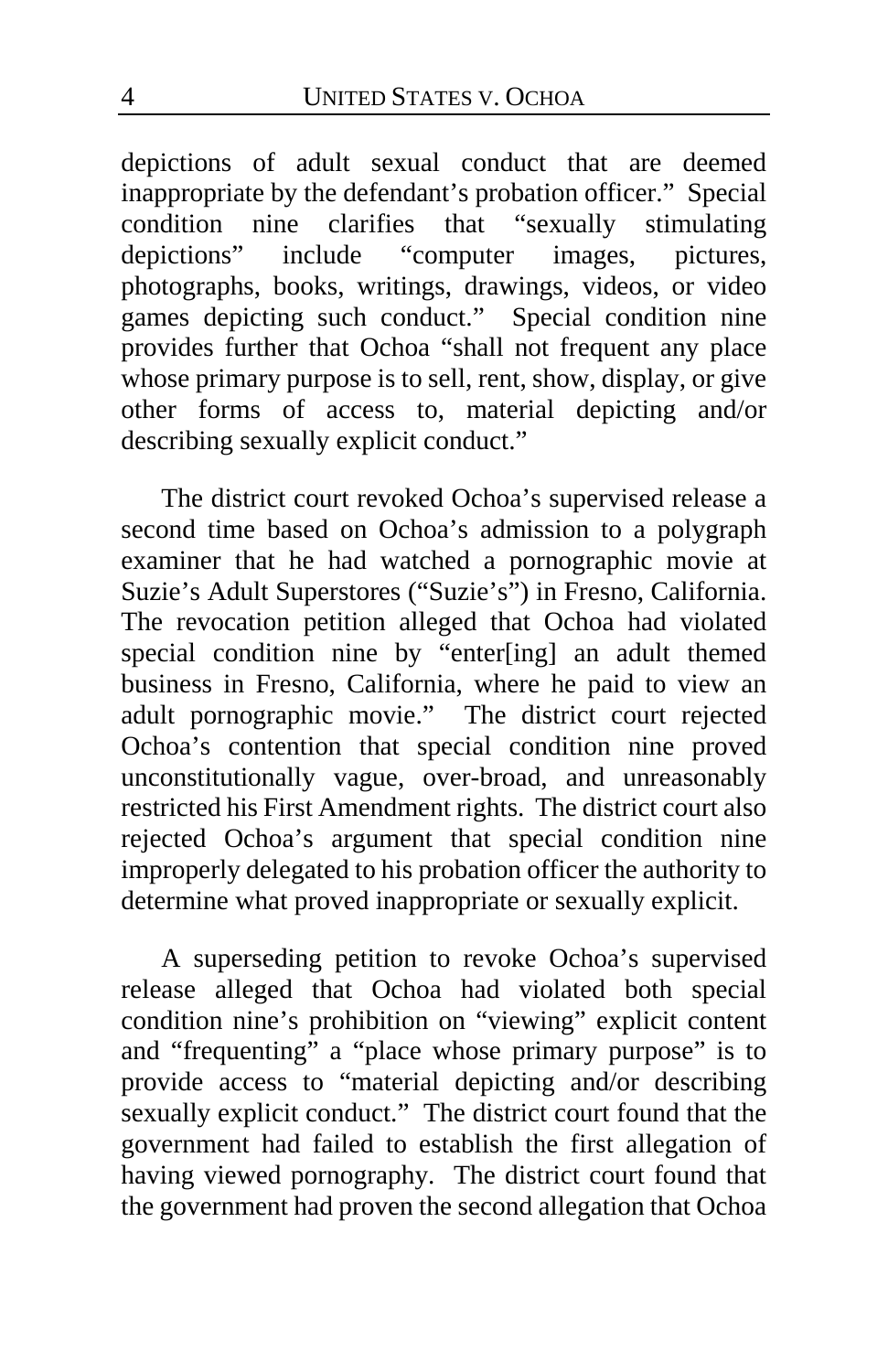had frequented a "place whose primary purpose" is to provide access to "material depicting and/or describing sexually explicit conduct." The district court sentenced Ochoa to seven months' custody followed by 110 months of supervised release.

### **II. Analysis**

Ochoa raises two challenges. Ochoa argues first that the district court erred in finding that he "frequented" Suzie's when Ochoa had visited Suzie's only once. Ochoa also challenges the constitutionality of special condition nine on the basis that it proves unconstitutionally over-broad and vague. We review *de novo* whether a supervised release condition violates the Constitution or exceeds the permissible statutory penalty. *United States v. Watson*, 582 F.3d 974, 981 (9th Cir. 2009).

### **A. The District Court Erred in Finding that Ochoa Frequented a Prohibited Place**

A sufficiency of evidence challenge requires us to ask whether "viewing the evidence in the light most favorable to the government, any rational trier of fact could have found the essential elements of a violation by a preponderance of the evidence." *United States v. King*, 608 F.3d 1122, 1129 (9th Cir. 2010) (quoting *United States v. Jeremiah*, 493 F.3d 1042, 1045 (9th Cir. 2007)). The Government argues that Ochoa's probation officer met with Ochoa twice to review his supervised release conditions and that Ochoa indicated that he understood each condition. Ochoa also possessed his probation officer's cell phone number and understood that he could contact his probation officer "any time he was considering engaging in conduct that *might* violate" the terms of his supervised release.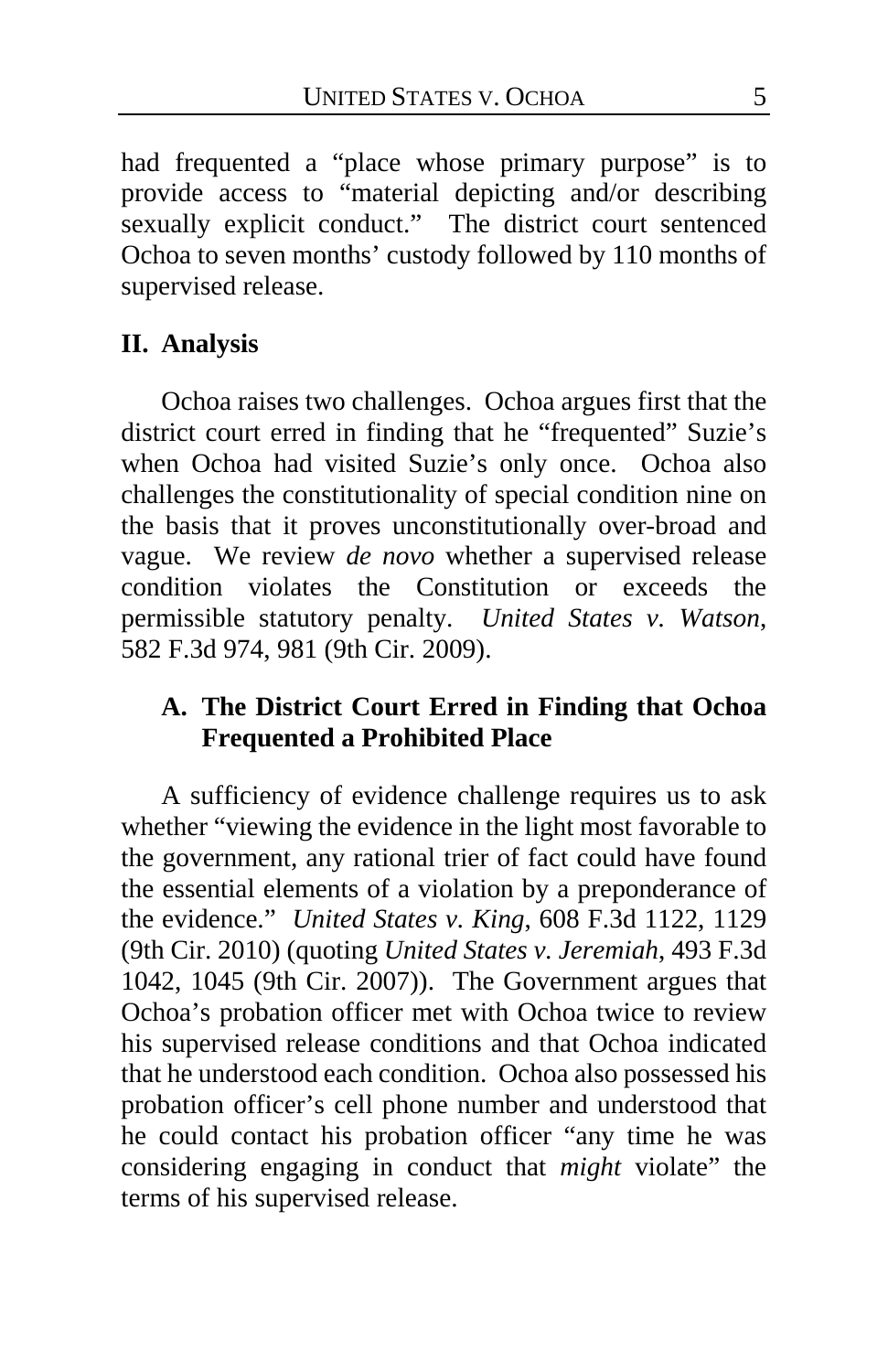We look to the dictionary definition to define a term within a condition of supervised release. *King*, 608 F.3d at 1128. The dictionary defines the term "frequent" as "to visit often," "go to often," "be in often," "to be a regular customer of," and "to associate with, be in or resort to often or habitually." *See United States v. Philips*, 704 F.3d 754 (2012). The district court found that Ochoa had visited Suzie's only once. The definition of the word "frequent" leads us to determine that Ochoa did not in fact "frequent," "visit often," or "go to [Suzie's] often." Although the Government argues that Ochoa's probation officer possessed the authority to further define special condition nine, there remains no evidence in the record indicating that Ochoa's probation officer explained that "frequent" meant anything other than the dictionary definition. We reverse the district court's finding that Ochoa violated special condition nine's prohibition that he not "frequent" a place, such as Suzie's, that offers material depicting and/or describing sexually explicit conduct.

### **B. The District Court Did Not Err by Concluding that Special Condition Nine Not Is Not Unconstitutionally Vague or Over-Broad.**

Ochoa argues that special condition nine is unconstitutionally vague. A condition of supervised release violates due process if it uses terms so vague that it "fail[s] to give a person of ordinary intelligence fair notice that it would apply to the conduct contemplated." *United States v. Rearden*, 349 F.3d 608, 614 (9th Cir. 2003). Ochoa contends that the language of special condition nine fails to provide adequate notice of what conduct the condition precludes. The district court could not remedy the inherent vagueness, according to Ochoa, by delegating discretion to the probation officer's own subjective standards. In rejecting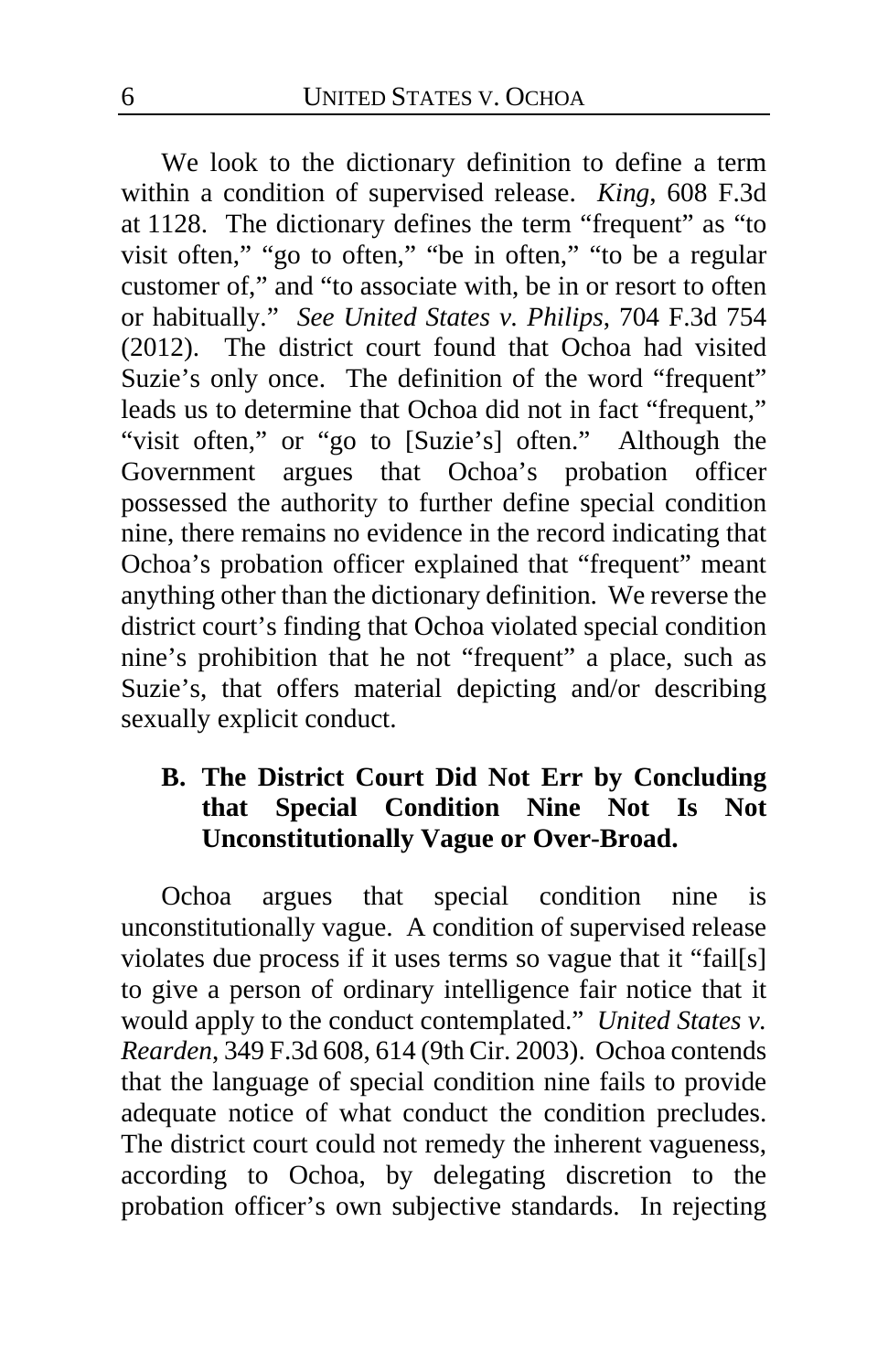Ochoa's vagueness argument, the district court relied on the analysis in *United States v. Gnirke*, 775 F.3d 1155, 1166 (9th Cir. 2015).

Gnirke had been convicted for hands-on abuse of his girlfriend's son. *Id.* at 1158. Gnirke's discharge evaluation recommended that he should not "view or possess anything sexually explicit or suggestive, including books, videos, [and] magazine cut-outs ..." *Id.* The district court consequently imposed a condition that required that Gnirke "not possess any materials . . . that depicts 'sexually explicit conduct' involving children and/or adults, as defined by 18 [U.S.C.] § 2256(2) . . ." *Id.* at 1159.

The *Gnirke* panel determined that Gnirke's special condition deprived him of more liberty than reasonably proved necessary, because the condition restricted "Gnirke's access to depictions of adult sexual conduct using a statutory definition of 'sexually explicit conduct' that Congress has applied only to depictions of children[,]" which encompassed "much more than what is commonly understood as pornography in the context of adult sexual activity." *Gnirke*, 775 F.3d at 1161. The panel declined to remand. The panel instead deemed it "appropriate to provide the district court with a workable alternative rather than [a] directive to 'try again.'" *Id.* at 1166 (internal quotations in original). As to Gnirke's access to materials depicting *adult* sexual activity, the panel construed the condition to apply "to any materials with depictions of 'sexually explicit conduct' involving adults, defined as explicit sexually stimulating depictions of adult sexual conduct that are deemed inappropriate by Gnirke's probation officer." *Id.*  The panel further recognized that inevitably, the probation officer "will have some degree of discretion to decide which materials the condition restricts[,]" *id.* (citing *United States*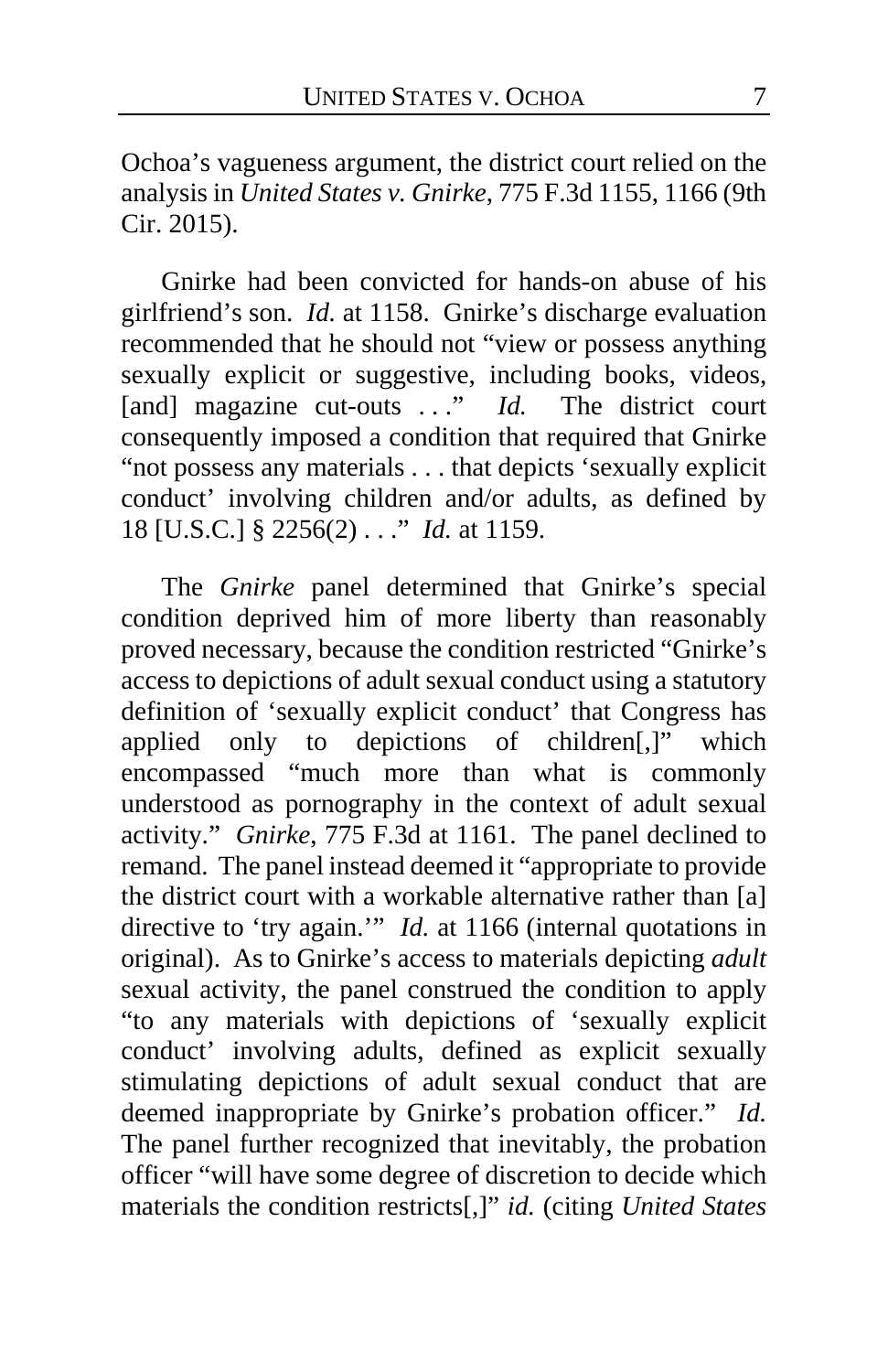*v. Bee*, 162 F.3d 1232, 1234–35 (9th Cir. 1998)), but any issue arising from the exercise of discretion by a probation officer would be subject to judicial review. *Gnirke*, 775 F.3d at 1167.

Ochoa argues that the addition of the term "descriptions" in special condition nine results in confusion because this condition fails to place Ochoa on "clear notice of what conduct will (and will not) constitute a supervised release violation." *United States v. Chapel*, 428 F.2d 472, 473–74 (9th Cir. 1970). We conclude that the district court did not err by imposing special condition nine, because the condition is not meaningfully distinguishable from the one we approved in *Gnirke*. In particular, special condition nine defines "depicting and/or describing sexually explicit conduct involving adults" in a nearly identical manner to *Gnirke*'s definition of "depictions of sexually explicit conduct involving adults." *See Gnirke*, 775 F.3d at 1166. Special condition nine is therefore not unconstitutionally vague. Relatedly, Ochoa argues that special condition nine's alleged vagueness problem cannot be solved by delegating interpretive authority to a probation officer. It bears noting that *Gnirke* did not approve delegating to a probation officer the ability to craft special conditions of supervised release, nor did it allow a probation officer to cure an unconstitutionally vague special condition. *Id.* at 1166–67; *see United States v. Evans*, 883 F.3d 1154, 1164 (9th Cir. 2018). Rather, *Gnirke* recognized that probation officers *interpret* special conditions, and that where a special condition deals with difficult-to-define terms, it is inevitable that a probation officer will make certain judgment calls about how to interpret the special condition. *Gnirke*, 775 F.3d at 1166. In this way, a probation officer's judgment proves relevant to Ochoa's understanding of, and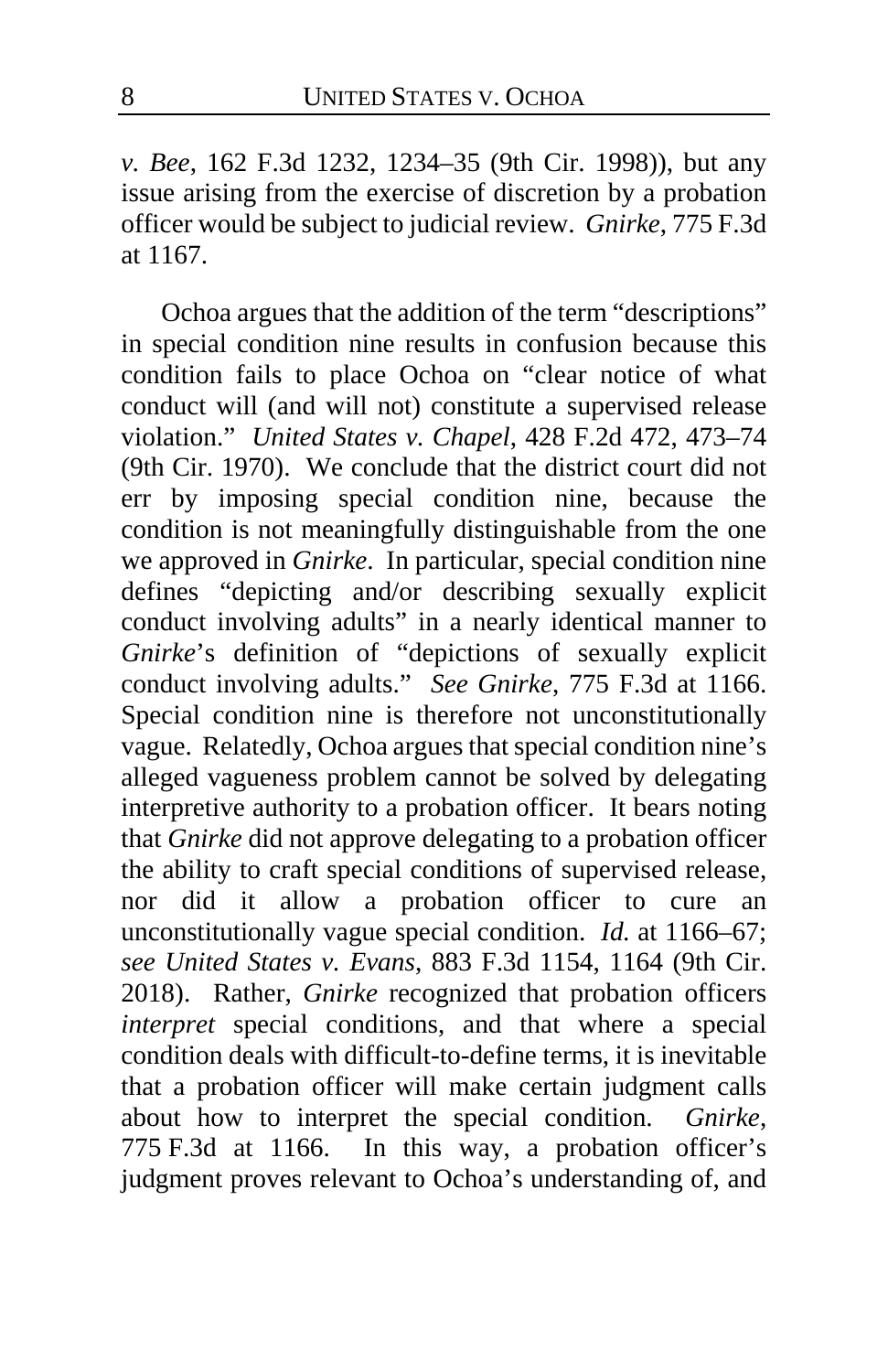the application of, special condition nine. *See id.* at 1163; *see also Bee*, 162 F.3d at 1236.

Ochoa also argues that special condition nine is overbroad, and that by restricting access to "material depicting *and/or describing* sexually explicit conduct involving adults," the district court deprived Ochoa of more<br>liberty than reasonably necessary. He argues that liberty than reasonably necessary. descriptions of sexually explicit conduct involving adults encompass popular modern literature. We are mindful that special condition nine prevents Ochoa from frequenting a "place whose primary purpose" is to provide access to sexually explicit materials, and that the "primary purpose" language significantly curtails the condition's reach. As to the condition's restriction on Ochoa's ability to possess, own, use, view, or read these materials, district courts may impose "conditions of supervised release if they are reasonably related to the goal of deterrence, protection of the public, or rehabilitation of the offender, and involve no greater deprivation of liberty than is reasonably necessary." *United States v. Daniels*, 541 F.3d 915, 924 (9th Cir. 2008) (internal quotation marks omitted). These conditions must be "tailored to the defendant's offense, personal history and characteristics." *United States v. Wagner*, 872 F.3d 535, 542 (7th Cir. 2017). Ochoa admitted to possessing more than 600 images of child pornography. We conclude that special condition nine is not overbroad given these circumstances, because the condition appropriately restricts his access to materials depicting or describing sexually explicit conduct involving adults. In other words, the condition properly abridges Ochoa's right to free speech "to effectively address [his] sexual deviance problem." *Rearden*, 349 F.3d at 619. The district court did not err by limiting Ochoa's access to the materials as defined in special condition nine.